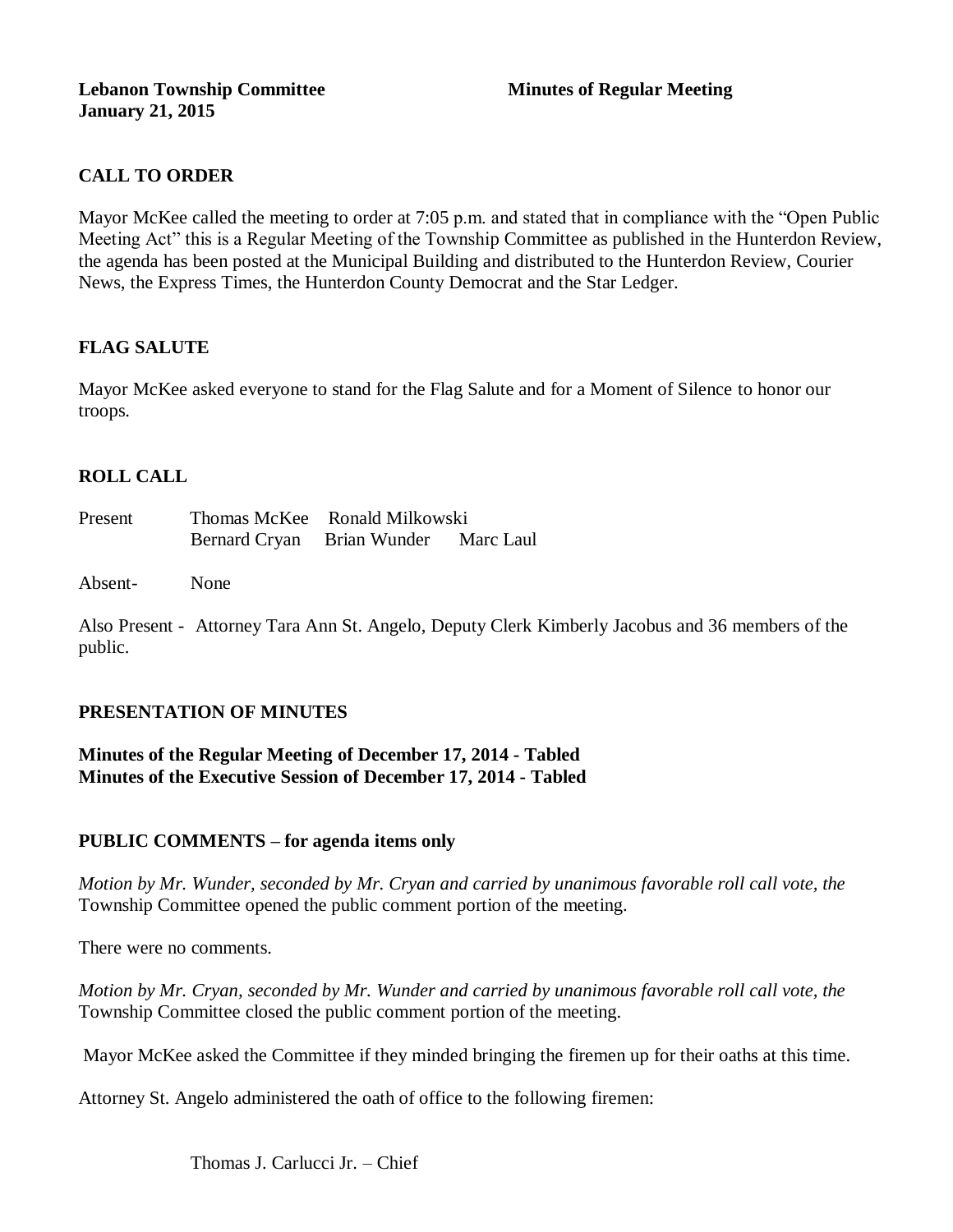LTCM 01/21/2015 Page 2 of 7

> James Crampton – Deputy Chief Bill Cutri-French – Deputy Chief Robert Pek – Captain Mark Rothfeld- Lieutenant

Sue Schlesinger- Lieutenant, was absent.

#### **RESOLUTIONS**

#### **Resolution No.18-2015 – Redemption of Tax Sale Certificate**

*Motion by Mr. Wunder, seconded by Mr. Cryan and carried by unanimous favorable roll call vote, the* Township Committee approved Resolution No. 18-2015 as written below.

#### TOWNSHIP OF LEBANON COUNTY OF HUNTERDON STATE OF NEW JERSEY RESOLUTION NO. 18-2015 REDEMPTION OF TAX SALE CERTIFICATE

WHEREAS the Tax Collector did sell a Tax Sale Certificate #201201 on October 12<sup>th</sup> 2012 to US Bank Cust for Empire V, and,

WHEREAS the amount of \$16,021.51 has been collected from Robert Stasyshyn, owner of this property, known as Block 8, Lot 17, 2076 Route 31, Lebanon Township, for redemption of Tax Sale Certificate #201201,

THEREFORE BE IT RESOLVED that the Treasurer be authorized to prepare and the Mayor, Treasurer and Clerk be authorized to sign a check in the amount of \$16,021.51and that this check be mailed to the lienholder:

> US Bank Cust for Empire V US Bank Cust Tax Lien Services 2 Liberty Place 50 S  $16^{th}$  Street Suite 1950 Philadelphia PA 19102

#### **Resolution No. 19-2015- Municipal Alliance-Fiscal Grant Cycle July 2014-June 2019**

*Motion by Mr. Wunder, seconded by Mr. Cryan and carried by unanimous favorable roll call vote, the* Township Committee approved Resolution No. 19-2015 as attached.

#### **OLD BUSINESS**

**Cell Tower – Municipal Complex**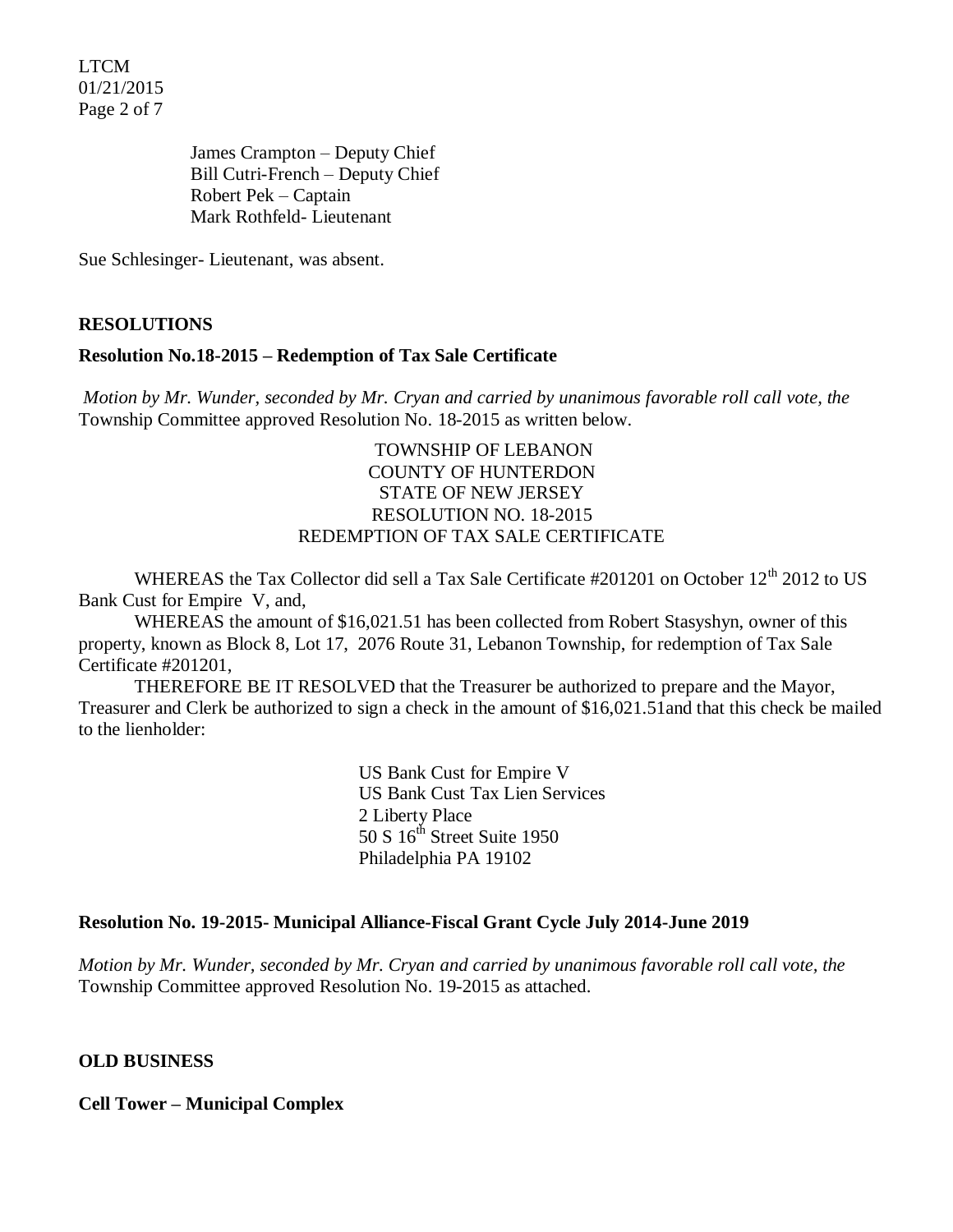LTCM 01/21/2015 Page 3 of 7

The Committee received information from the Township Attorney to review regarding their options to collect back Co-locator rent for the cell tower. The Committee discussed these options and they decided that since they have been getting rent in a timely manner, they would do nothing.

## **CWA Negotiations- Committee Representative-held to Executive**

### **NEW BUSINESS**

### **Junkyard License Renewal – Burd's salvage**

*Motion by Mr. Wunder, seconded by Mr. Laul and carried by unanimous favorable roll call vote, the* Township Committee approved the Junkyard License for Burd's Salvage.

### **Quest Environmental – Hollow Road Summary of Results/Remedial Investigation**

*Motion by Mr. Wunder, seconded by Mr. Cryan and carried by unanimous favorable roll call vote, the* Township Committee approved the proposal from Quest regarding Hollow Road Summary of Results/Remedial Investigation.

### **Quest Environmental – First Aid Squad Case Status/Proposal for Monitor Well Abandonment**

*Motion by Mr. Cryan, seconded by Mr. Laul and carried by unanimous favorable roll call vote, the* Township Committee approved the proposal from Quest for the First Aid Squad Case Status/Proposal for Monitor Well Abandonment property.

### **Winding Brook Lane Association – Request for Township to Take Over Winding Brook Lane**

Mr. Brice Henderson of Winding Brook Lane Association gave the Committee 3 facts as to why they should take over the road. #1-it is a thru-road that connects two thoroughfares, East Hill Road and Sliker Road. It has been used in the past as a detour, not only by the general public, but by emergency services vehicles. #2-it is just over ½ mile long and has approximately 20 homes on it and #3 Winding Brook is black-topped and maintained and is in good shape. The Committee had a lengthy discussion with several residents of Winding Brook Lane regarding several issues; the deeded right of way, storm water and runoff, drainage and bridge, the construction of the road, maintenance of the road. The Committee also discussed having the Township Engineer go out, one time on the Township, to inspect Winding Brook Lane and then prepare a report for the Committee.

*Motion by Mr. Wunder, seconded by Mr Laul and carried by favorable roll call vote, the Township*  Committee approved having the Township Engineer and the DPW Supervisor inspect and report to the Committee on Winding Brook Lane. AYES: Wunder, McKee, Laul, Milkowski ABSTAIN: Cryan

### **OEM-Hunterdon County Hazard Mitigation Plan Update**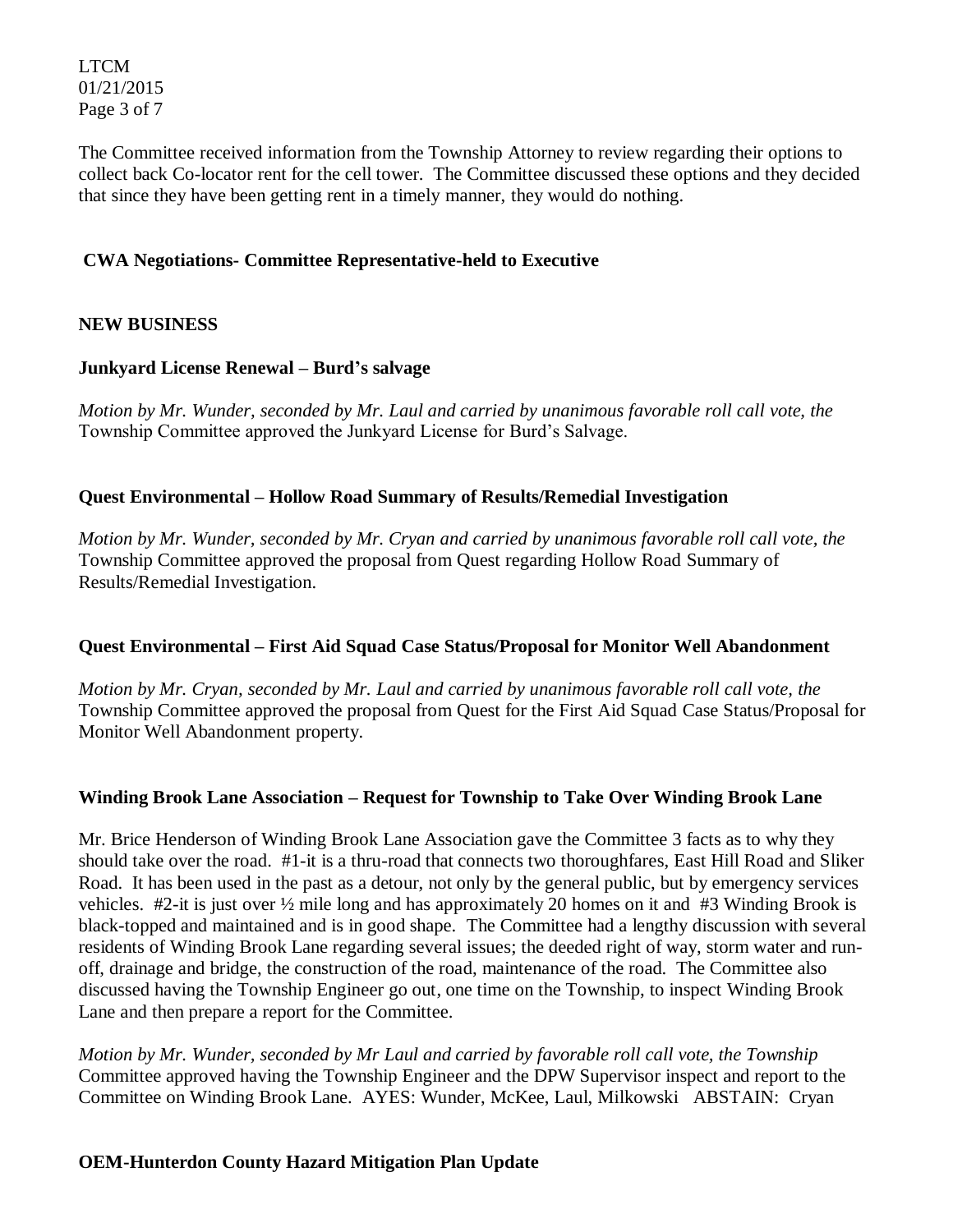LTCM 01/21/2015 Page 4 of 7

Mayor McKee explained to the Committee that he had received a letter from the County OEM regarding the need to update the County's Hazard Mitigation Plan for the township. There is a deadline of February 2 for the letter of intent to be received and he was requesting approval for the township to participate.

*Motion by Mr. Wunder, seconded by Mr. Milkowski and carried by unanimous favorable roll call vote, the* Township Committee approved participation with the County OEM Hazardous Mitigation Plan update.

# **LIAISON REPORT-PARK**

Mr. Laul stated that he had been at a Friends of Memorial Park meeting and something came up regarding reserving the pavilion and the suggested donation. The Friends of Memorial Park concerns are that they do not always get the donation and they are not sure if they can change it to a fixed value instead of a suggested donation. Mayor McKee stated that the Park Committee oversees the activities in the park. The fees go to Friends of Memorial Park which is a 501(c)(3). Mayor McKee asked the attorney if they could do a permit fee. The attorney stated that she was not sure and thought they may be able to do a permit fee. She will check and see if a fee can be charged for a public park.

## **LIAISON REPORT-HISTORIANS**

Mr. Laul contacted Freeholder Rob Walton regarding the grant the Historians applied for. Mr. Walton is supposed to come to the Historian's next meeting to discuss what is covered and what is not and how to write a grant so that it is not rejected.

# **COMCAST FRANCHISE AGREEMENT**

Mr. Cryan met with Comcast regarding the franchise agreement with the Township. They provided him with a map that outlines where Comcast serves. Comcast is open to looking at any areas that are presently not covered by them. The triangle on the map show where their amplifiers are and the roads are highlighted in green that have their service on it. If the road is open there is no service. The map is available to look at and if the Committee thinks there are areas that should be covered, the Committee can discuss it with Comcast.

### **PRESENTATION OF VOUCHERS**

Committee Members provided a description of vouchers exceeding \$1000.00.

*Motion by Mr. Wunder, seconded by Mr. Laul and carried by unanimous favorable roll call vote*, *the*  Township Committee approved the approved bill list in the amount of \$942,115.26

### **CORRESPONDENCE**

Tax Collector's Report for the Month of December 2015 Tax Collector's Annual Report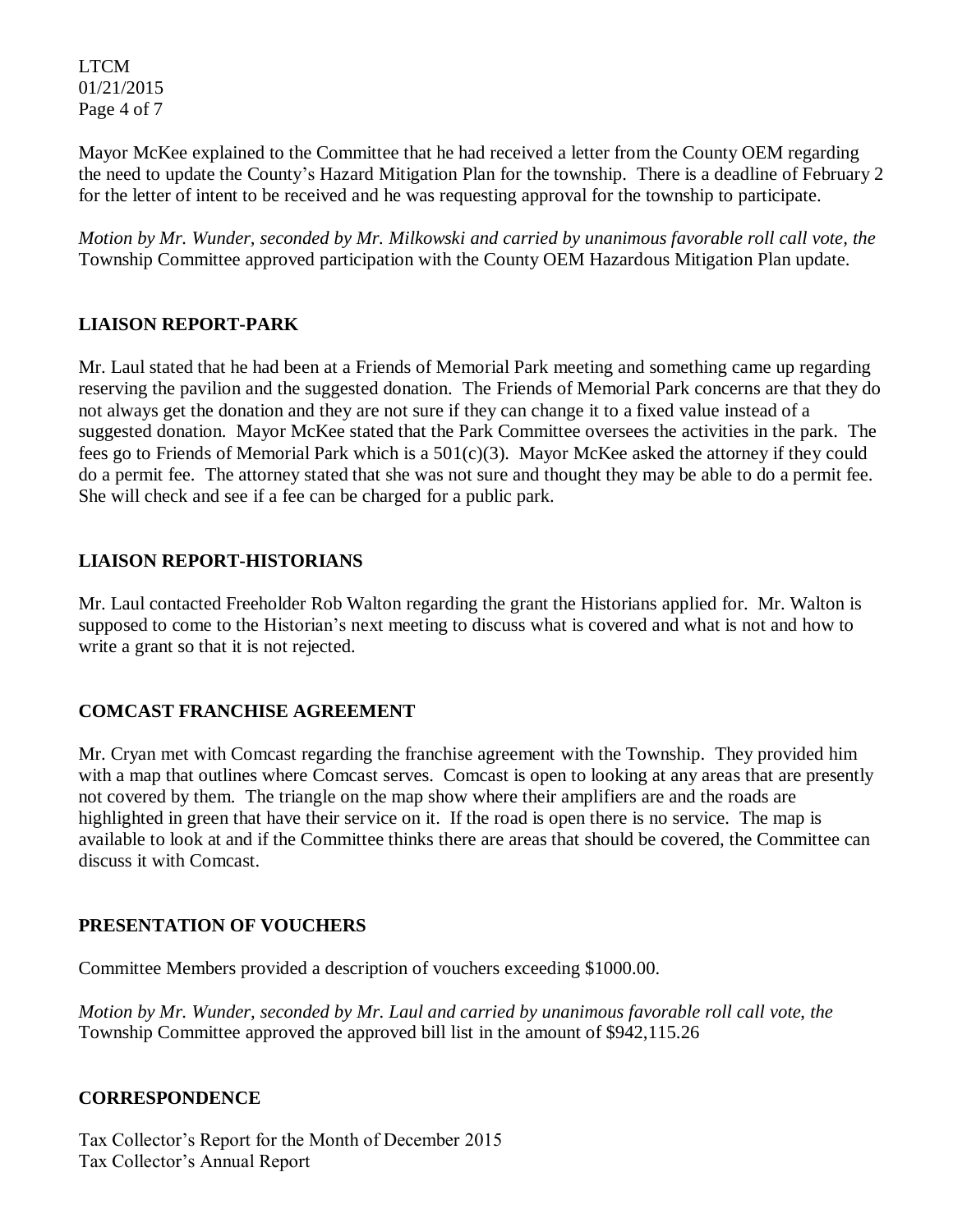LTCM 01/21/2015 Page 5 of 7

Township Historian's November 6, 2014 Meeting Minutes

#### **PUBLIC COMMENTS**

*Motion by Mr. Wunder, seconded by Mr. Cryan and carried by unanimous favorable roll call* vote, *the*  Township Committee opened the Public Comment portion of the meeting at 8:07 p.m.

Ms. Laurie Hoffman, 213 Buffalo Hollow Road, asked what the start date is for the cell tower rent. Mayor McKee explained that the Township has been getting rent. The Township received a lump sum of \$6700.00 that goes back to March, 2014. Ms. Hoffman stated that if the insurance company is paying for doing the environmental remediation, why does the Committee have to approve it? Ms. Hoffman also asked about the testing of the wells at the Anthony Road Firehouse. Ms. Hoffman asked if the Committee was going to require specific information regarding what the departments want to spend their budget money on.

Mr. Victor Hoffman, 213 Buffalo Hollow Road, asked if there had been any discussion regarding Califon Borough using our Police Department. Mayor McKee stated that there had been no discussions. Mr. Hoffman asked if there would be a final bill as to how much the DPW building really cost the township, including lawsuits, for the finished product. Mayor McKee felt that there could be a final total of all the costs.

*Motion by Mr. Milkowski, seconded by Mr. Wunder and carried by unanimous favorable roll call vote*, *the*  Township Committee closed the Public Comment portion of the meeting at 8:06 p.m.

*Motion by Mr. Cryan, seconded by Mr. Laul and carried by unanimous favorable roll call vote, the* Township Committee approved Resolution No. 20-2015 and convened in executive session at 8:12 p.m.

#### **EXECUTIVE SESSION**

**Resolution No. 20-2015**

#### **TOWNSHIP OF LEBANON COUNTY OF HUNTERDON STATE OF NEW JERSEY RESOLUTION NO. 20-2015 RESOLUTION AUTHORIZING EXECUTIVE SESSION**

**WHEREAS**, the Open Public Meetings Act; *N.J.S.A* 10:4-6 *et seq*., declares it to be the public policy of the State to insure the right of citizens to have adequate advance notice of and the right to attend meetings of the public bodies at which business affecting the public is discussed or acted upon; and

**WHEREAS**, the Open Public Meetings Act also recognizes exceptions to the right of the public to attend portions of such meetings; and

**WHEREAS**, the Mayor and Committee find it necessary to conduct an executive session closed to the public as permitted by the *N.J.S.A.* 40:4-12; and

**WHEREAS**, the Mayor and Committee will reconvene in public session at the conclusion of the executive session;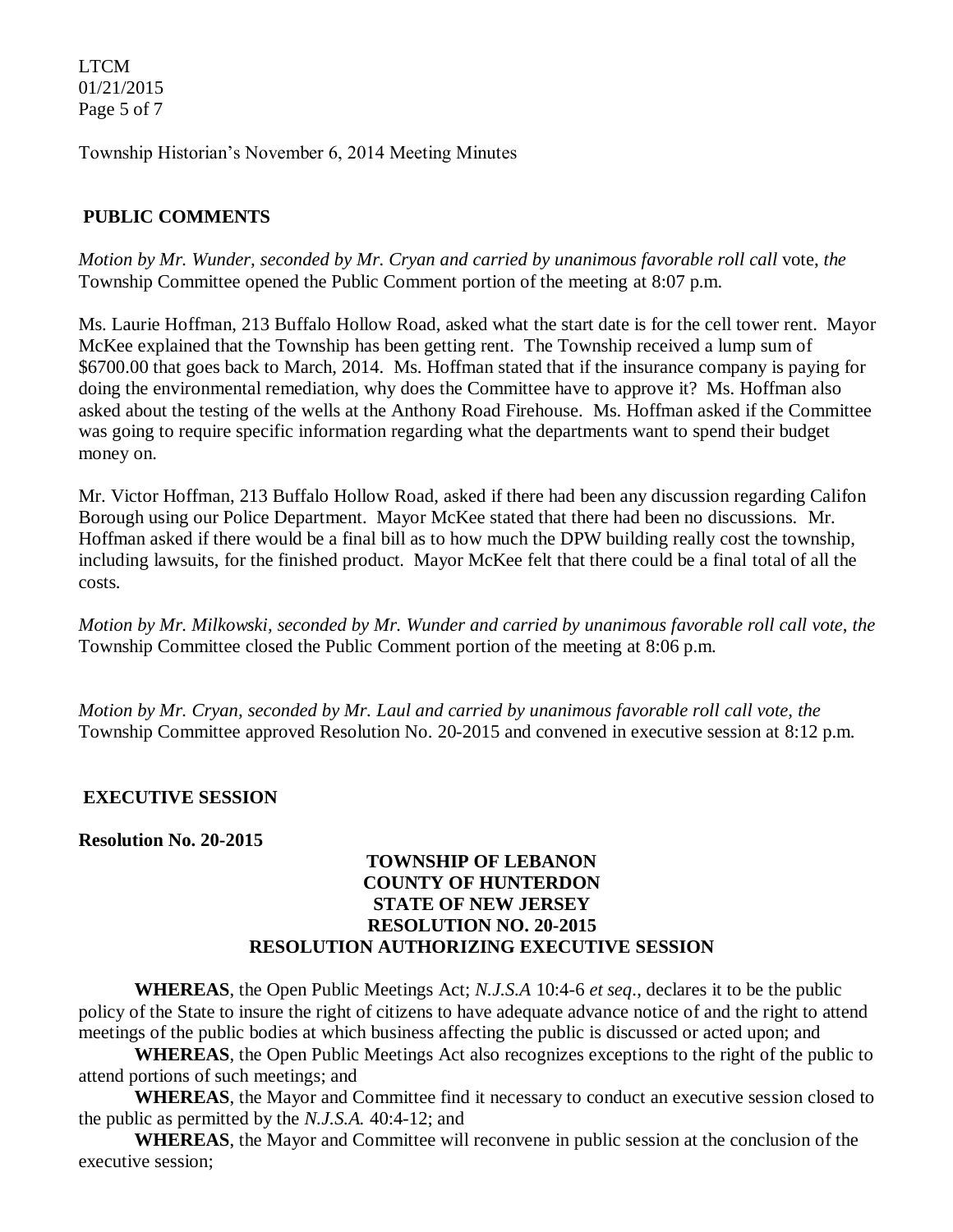LTCM 01/21/2015 Page 6 of 7

**NOW, THEREFORE, BE IT RESOLVED** by the Mayor and Committee of the Township of Lebanon, County of Hunterdon, State of New Jersey that they will conduct an executive session to discuss the following topic(s) as permitted by *N.J.S.A.* 40:4-12:

A matter which Federal Law, State Statute or Rule of Court requires be kept confidential or excluded from discussion in public (Provision relied upon:

\_\_\_\_\_\_\_\_\_\_\_\_\_\_\_\_\_\_\_\_\_\_\_\_\_\_\_\_\_\_\_\_\_\_\_\_\_\_\_\_\_\_\_\_\_\_\_\_\_\_\_); \_\_\_\_\_\_A matter where the release of information would impair a right to receive funds from the federal government;

\_\_\_\_\_\_A matter whose disclosure would constitute an unwarranted invasion of individual privacy;

 $X$  A collective bargaining agreement, or the terms and conditions thereof (Specify contract:

 $CWA$  );

\_\_\_\_\_\_A matter involving the purpose, lease or acquisition of real property with public funds, the setting of bank rates or investment of public funds where it could adversely affect the public interest if discussion of such matters were disclosed; Real Estate Acquisitions;

\_\_\_\_\_\_Tactics and techniques utilized in protecting the safety and property of the public provided that their disclosure could impair such protection;

\_\_\_\_\_\_Investigations of violations or possible violations of the law;

Pending or anticipated litigation or contract negotiation in which the public body is or may become a party; (The general nature of the litigation or contract negotiations is: The public disclosure of such information at this time would have a potentially negative impact on the municipality's position in the litigation or negotiation; therefore this information will be withheld until such time as the matter concluded or the potential for negative impact no longer exists.)

Matters falling within the attorney-client privilege, to the extent that confidentiality is required in order for the attorney to exercise his or her ethical duties as a lawyer; (The general nature of the matter is:

OR the public disclosure of such information at this time would have a potentially negative impact on the municipality's position with respect to the matter being discussed; therefore this information will be withheld until such time as the matter is concluded or the potential for negative impact mo longer exists.);

Matters involving the employment, appointment, termination of employment, terms and conditions of employment, evaluation of the performance, promotion or disciplining of any specific prospective or current public officer or employee of the public body, where all individual employees or appointees whose rights could be adversely affected have not requested in writing that the matter(s) be discussed at a public meeting; (The employee(s) and/or general nature of discussion is: the public disclosure of such information at this time would violate the employee(s) privacy rights; therefore this information will be withheld until such time as the matter is concluded or the threat to privacy rights no longer exists.;

\_\_\_\_\_\_Deliberation occurring after a public hearing that may result in the imposition of a specific civil penalty or loss of a license or permit;

**BE IT FURTHER RESOLVED** that the Mayor and Committee hereby declare that their discussion of the subject(s) identified above may be made public at a time when the Township Attorney advises them that the disclosure of the discussion will not detrimentally affect any right, interest or duty of the Township or any other entity with respect to said discussion.

**BE IT FURTHER RESOLVED** that the Mayor and Committee, for the reasons set forth above, hereby declare that the public is excluded from the portion of the meeting during which the above discussion shall take place.

The Committee discussed CWA negations and personnel/contract. No action were taken.